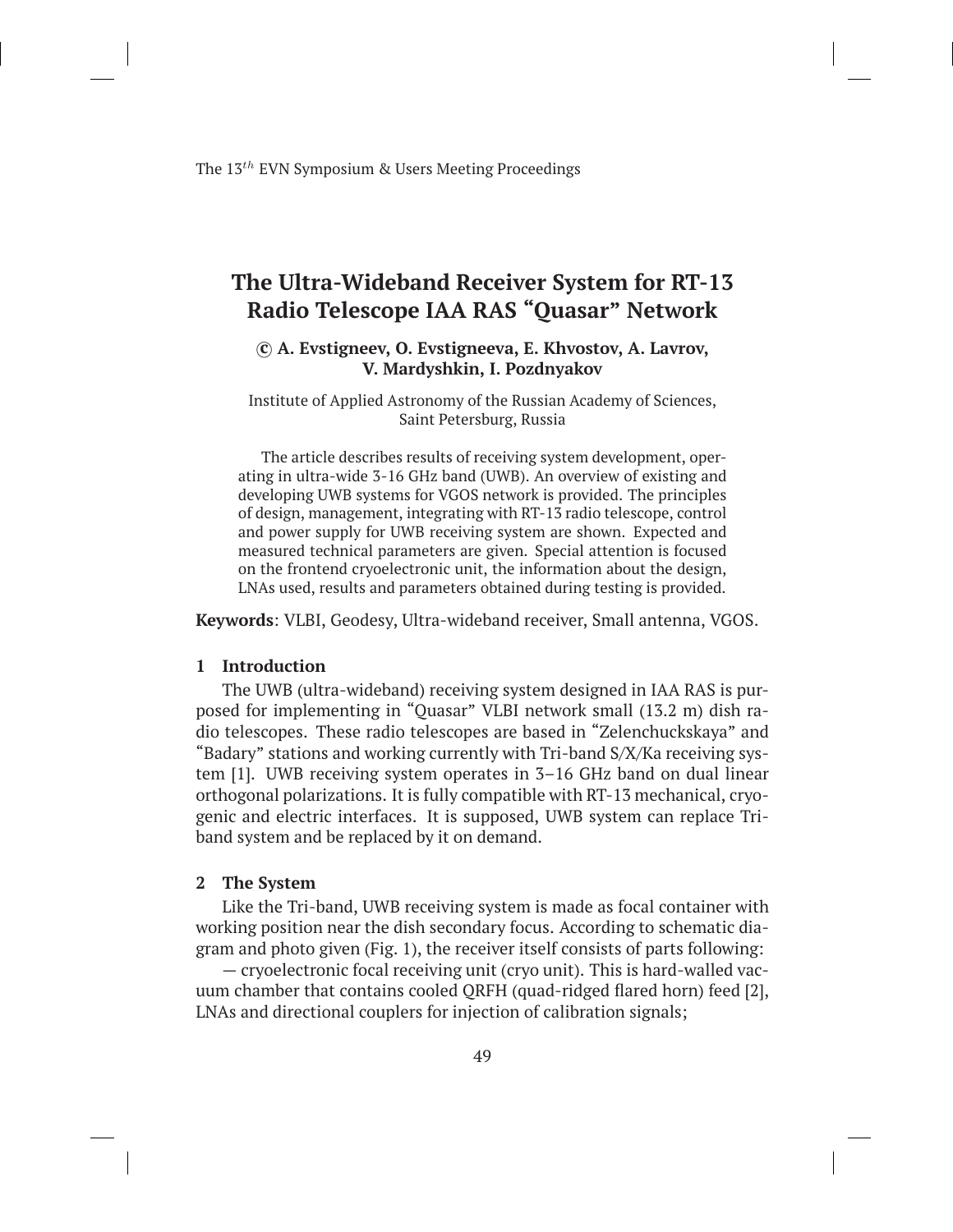

Fig. 1. The UWB receiving system block diagram and focal module

— NGU (noise generator unit) that forms amplitude and phase calibration signals. Phase calibration signals come from external unit — picosecond pulse generator (PPG);

— two 4-way splitter units, one for each polarization, which form 8 receiving channels in total;

— four dual-polarization FCUs (frequency conversion units, prototyped), that converts tunable 1 GHz band from input ultra-wide band to 1–2 GHz IF acquisition band;

— DRU (digital radiometric unit, in development) that converts part of system output radiometric signal to digital data. Agilent 1914A power meter is used as temporary replacement for DRU.

PCM (power, control and monitoring) equipment [3] includes units following:

— FEPU (frontend power unit) that provides primary power for cryo unit and splitter units as long as cryogenic temperature measurement;

— main power unit that provides supply voltage for another receiver units;

— Ethernet switch that connects all controllable units to network.

#### **3 Operation Principle**

The UWB system operates the way following. The radiation from source, focused with the dish and subreflector, comes through the radio-transparent cover of cryo unit to the focal center of QRFH feed, where it is separated to vertical and horizontal linear polarizations. Two signals, mixed with calibration signals at the direct coupler, are amplified with cryogenic LNAs and every signal is divided into 4 ways by the splitter unit. Splitter unit also includes room temperature preamplifiers. Dual-channel FCUs use up-down convertion to select from input range 3–16 GHz 1 GHz band to BRAS system [4] bandwith  $(1–2 \text{ GHz})$ .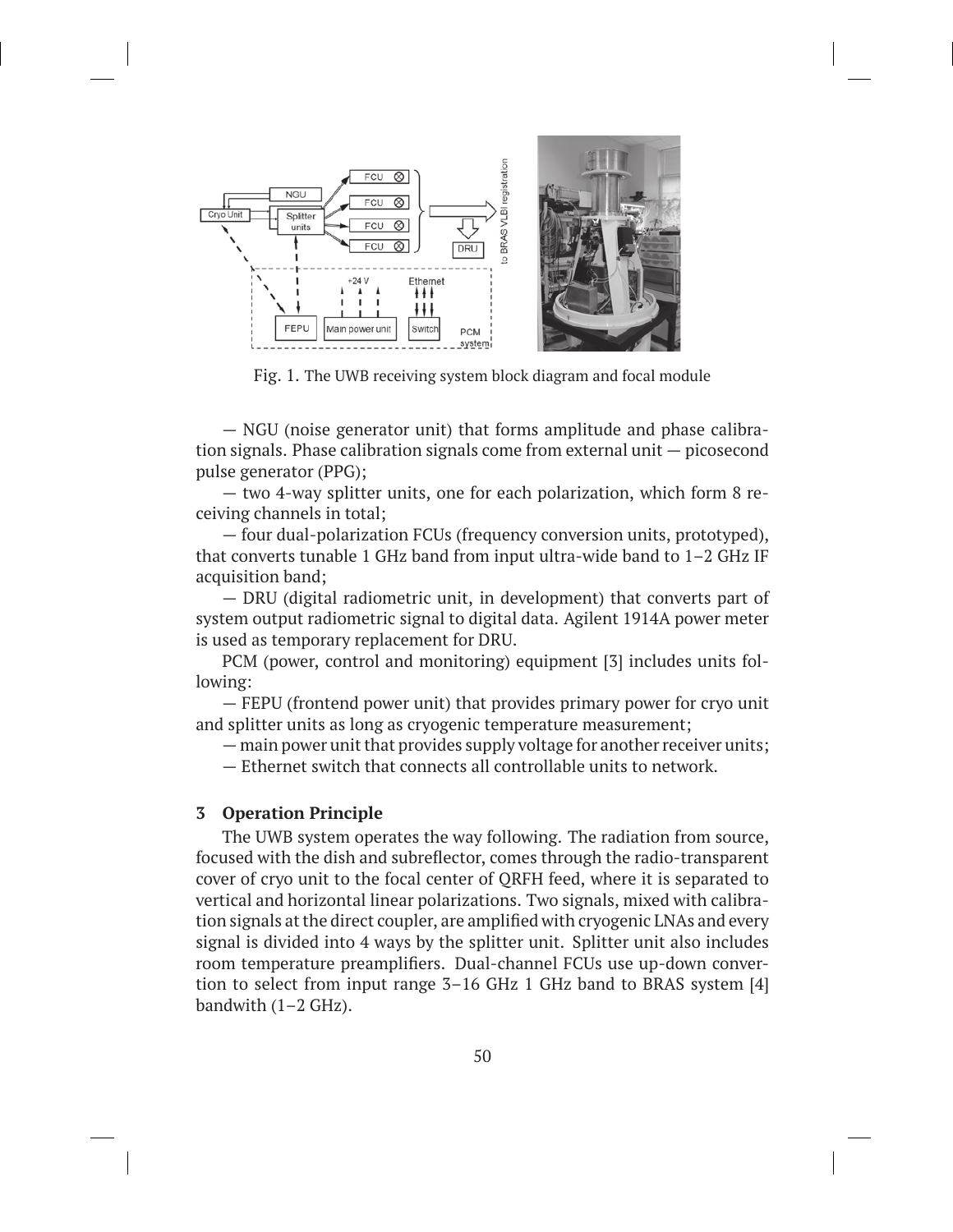# **4 Calculated and Measured Parameters**

The calculations of main UWB system parameters, such as gain and noise temperature, is presented in the table below.

| Unit                  | Cryo unit | Splitter unit    |        | <b>FCU</b> |        |       |            |
|-----------------------|-----------|------------------|--------|------------|--------|-------|------------|
| Element               |           | <b>Splitters</b> | Preamp | Mixer      | Filter | Mixer | IF2 module |
| Gain (loss), dB       | 40        | $-12$            | 30     | $-20$      | $-3$   | $-6$  | 47         |
| Gain (loss), times    | 0,000     | 15,849           | 0.001  | 100        | 1,995  | 3,981 | 0.000      |
| Physical temp., K     | 20        | 300              | 300    | 300        | 300    | 300   | 300        |
| Noise temp., K        | 50.0      | 281,1            | 500,0  | 297.0      | 149,6  | 224,6 | 500,0      |
| Noise contribution    | 50.0      | 0.03             | 0.79   | 0.00       | 0.02   | 0.00  | 0,63       |
| <b>Total Noise, K</b> | 51,5      |                  |        |            |        |       |            |
| Total Gain, dB        | 76        |                  |        |            |        |       |            |

Calculated gain and noise of UWB receiving system

According to data given , total system noise temperature should be about 50 K with the gain of 80 dB. The highest contribution to noise comes from cryo unit. High gain of cooled cryo LNAs allows to use passive wideband splitter with 12 dB loss. Noise temperature of FCU is compensated by high gain of wideband preamplifier in splitter unit.

Noise temperature measurements were obstructed by the RFI problem that is inherent for UWB system. Despite the upshifting of receiving band-



Fig. 2. Noise (K) vs. frequency (GHz) measured